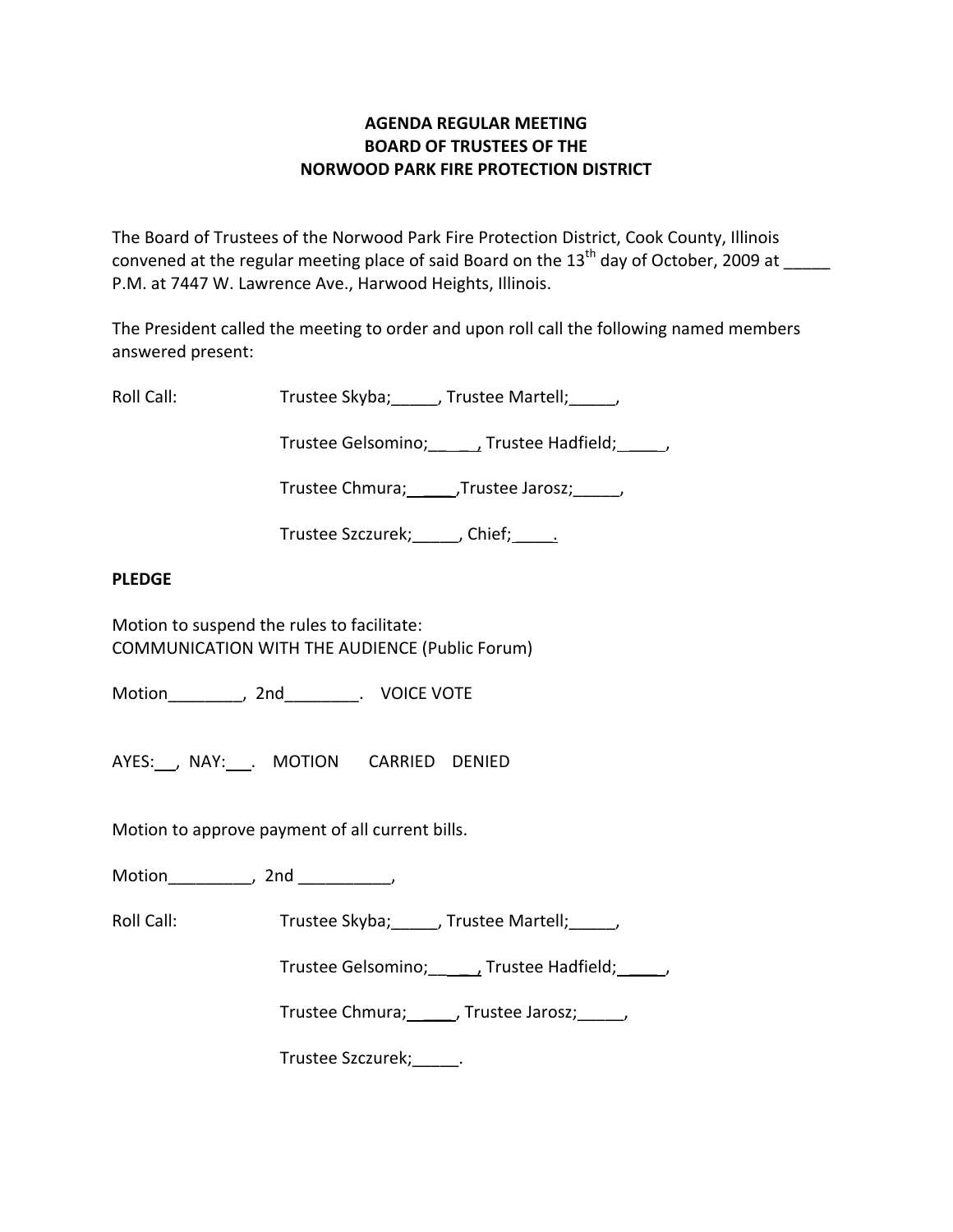Motion to approve the minutes of the Regular meeting held September  $8<sup>th</sup>$ , 2009.

Motion\_\_\_\_\_\_\_\_\_, 2nd \_\_\_\_\_\_\_\_\_\_,

Roll Call: Trustee Skyba; Trustee Martell; Trustee Martell;

Trustee Gelsomino; \_\_\_\_\_, Trustee Hadfield; \_\_\_\_\_\_,

Trustee Chmura; \_\_\_\_\_, Trustee Jarosz; \_\_\_\_\_,

Trustee Szczurek;\_\_\_\_\_.

## **TREASURER'S REPORT:**

Motion to approve the Treasurer's report as presented from the Financial Statement for September 2009.

Motion\_\_\_\_\_\_\_\_\_, 2nd \_\_\_\_\_\_\_\_\_\_,

Roll Call: Trustee Skyba; \_\_\_\_, Trustee Martell; \_\_\_\_,

Trustee Gelsomino; \_\_\_\_\_, Trustee Hadfield; \_\_\_\_\_,

Trustee Chmura; \_\_\_\_\_, Trustee Jarosz; \_\_\_\_,

Trustee Szczurek;\_\_\_\_\_.

## **Chief's Report:**

Motion to accept the Chief's Report for September 2009 as presented.

Motion \_\_\_\_\_\_\_, 2nd \_\_\_\_\_\_\_, VOICE VOTE

AYES; The AYES; The AYES; ANAY The MOTION CARRIED DENIED

**President's Report:**

Committee appointments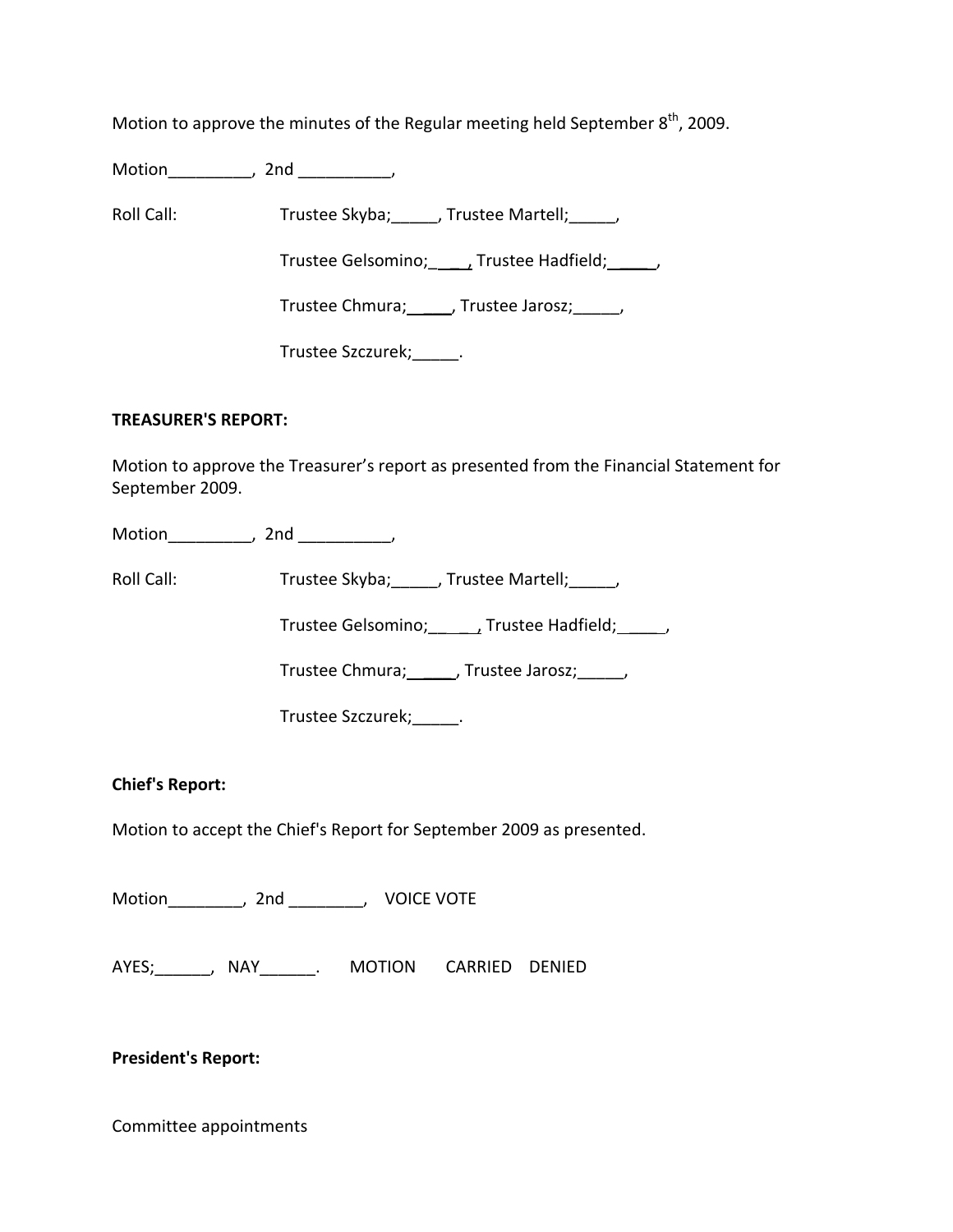#### **Committee Reports:**

Finance Committee‐ Chairman Trustee Chmura

Building and Equipment Committee‐ Chairman Trustee Hadfield

Technology and PR Media Committee‐ Chairman Trustee Skyba

Policy Committee‐ Chairman Trustee Gelsomino

Pension Fund‐ Trustee Martell and Trustee Chmura

#### **Old Business:**

#### **New Business:**

Motion to approve the payment to Harwood Heights for water and sewer for the period of May 1, 2008 through September 1, 2009 for \$4,696.42.

Motion\_\_\_\_\_\_\_\_\_, 2nd \_\_\_\_\_\_\_\_\_\_,

Roll Call: Trustee Skyba; \_\_\_\_\_, Trustee Martell; \_\_\_\_\_,

Trustee Gelsomino; \_\_\_\_\_\_, Trustee Hadfield; \_\_\_\_\_,

Trustee Chmura; \_\_\_\_\_, Trustee Jarosz; \_\_\_\_\_,

Trustee Szczurek;\_\_\_\_\_.